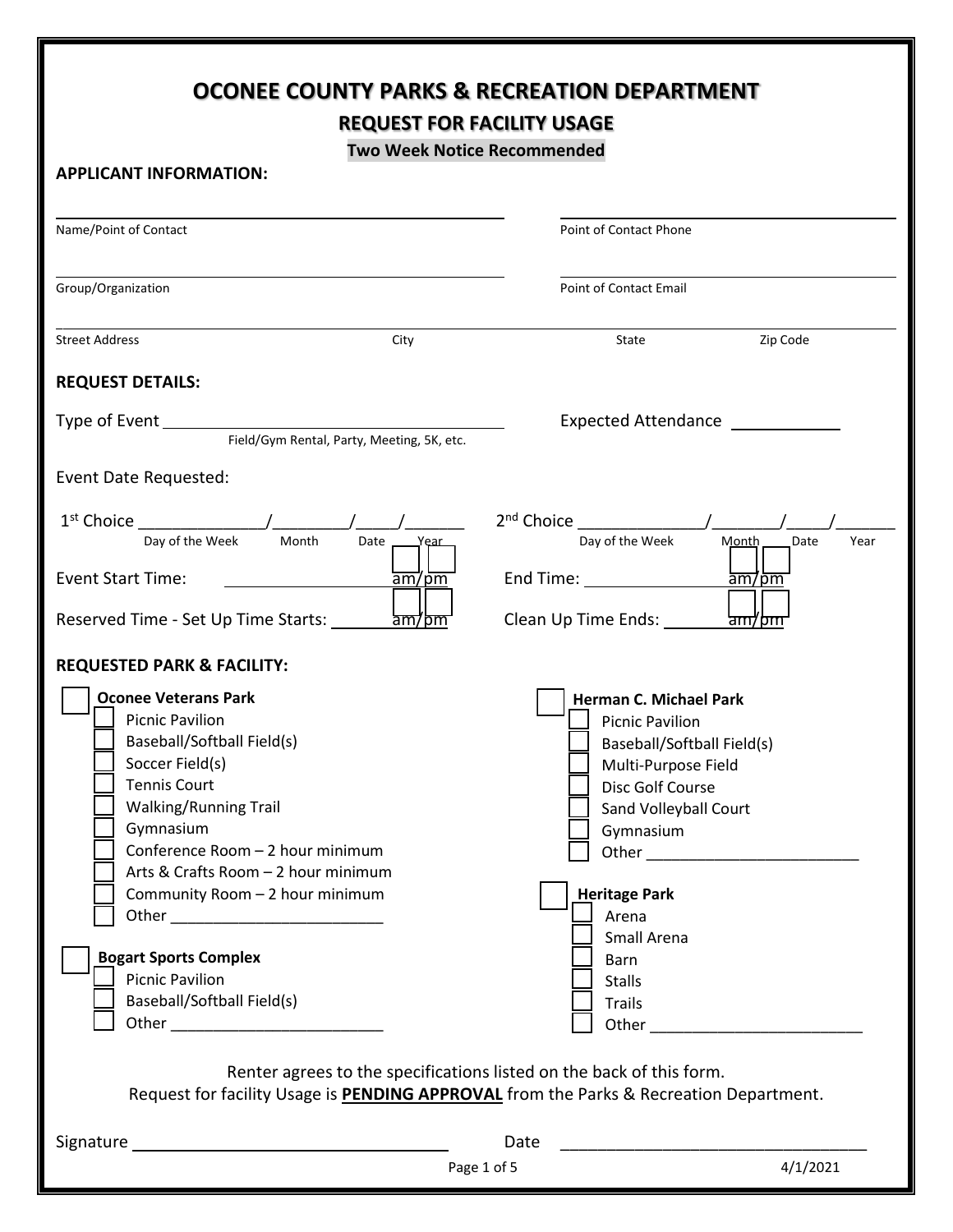## **OCONEE COUNTY PARKS & RECREATION DEPARTMENT STATEMENT OF AGREEMENT**

Oconee County Parks and Recreation Department agrees to allow the renter to use the said facility with an understanding by both parties of the following specifications:

- 1. A *Facility Request Form* should be submitted 2 weeks prior to rental date to be considered for approval. *Facility Request Forms* may be submitted to:
	- Oconee Veterans Park (3500A Hog Mountain Road, Watkinsville), Monday Friday, 8 a.m. 5 p.m.
	- Herman C. Michael Park (1051 Elder Road, Bishop), Monday Friday, 8 a.m. 5 p.m.
	- Via email t[o facilityrental@oconee.ga.us](mailto:facilityrental@oconee.ga.us)
- 2. Fees are due once request is approved and may be paid in person at Oconee Veterans Park or Herman C. Michael Park or online through a Community Pass account. In addition, approval for facility usage will be based on facility availability, staff required and the nature of the event. No request shall be granted that is not under the direct supervision of an adult.
- 3. Rental fees are non-refundable unless the Parks and Recreation Department cancels or suspends a scheduled activity. If the Department cancels/suspends a rental and an alternate date/location cannot be made, a refund or partial refund (minus convenience fees) shall be issued to the renter.
- 4. Parks and Recreation will consider requests to reschedule rental date if requests made a minimum of 48 hours in advance. Reschedule request dates must be within one year from previous approved rental date.
- 5. Renter agrees to adhere to all Parks and Recreation Department park rules and regulations, maintain orderly conduct and promote proper and lawful use of the facility. Renter shall allow usage of facility during event without regards to race, age, religion, sex, nationality, political belief or affiliation, veteran status or physical ability. Facility Request Policies are available a[t www.oconeecounty.com/ocprd.](http://www.oconeecounty.com/ocprd)
- 6. Facilities must be left in a clean and orderly condition with all park items in their original location. Renter agrees to pay for all repairs resulting from any damages, loss, cost of excessive cleanup, and/or removal of items left on the premises during the agreement period. The person signing this Agreement represents the renter and is responsible for ensuring payment of any damages and/or additional charges.
- 7. All Oconee County parks are open to the public. The schedule of activities and recreation programs, as established by the Parks and Recreation Department, take precedence for any facility use. Reserved facilities have priority over general public usage. Beyond scheduled programs and reservations, usage of the parks by the public is on a firstcome, first-served basis.
- 8. Renter agrees to indemnify, protect, and hold harmless Oconee County, its officers, officials, employees, agents, and servants from any and all claims, demands, actions, suits, damages, loss and expenses of whatever kind or nature to any person or to any property arising out of negligence or in connection with the Agreement herein for the utilization of the said facility and to pay for any costs associated with the above resulting from the use of the facility by the renter and event attendees.
- 9. Failure to comply with the *Statement of Agreement* and the *Facility Request Policies* may result in immediate revocation of facility usage and/or loss of future use privileges.
- 10. The renter acknowledges by signature on page one (1) that he/she has read, understands and agrees to all specifications listed, as well as all Parks and Recreation Department policies. Renter also acknowledges that all information provided is correct, facility can only be used for purposes stated in the Agreement, and Agreement *cannot* be changed without written acknowledgement and agreement by both parties.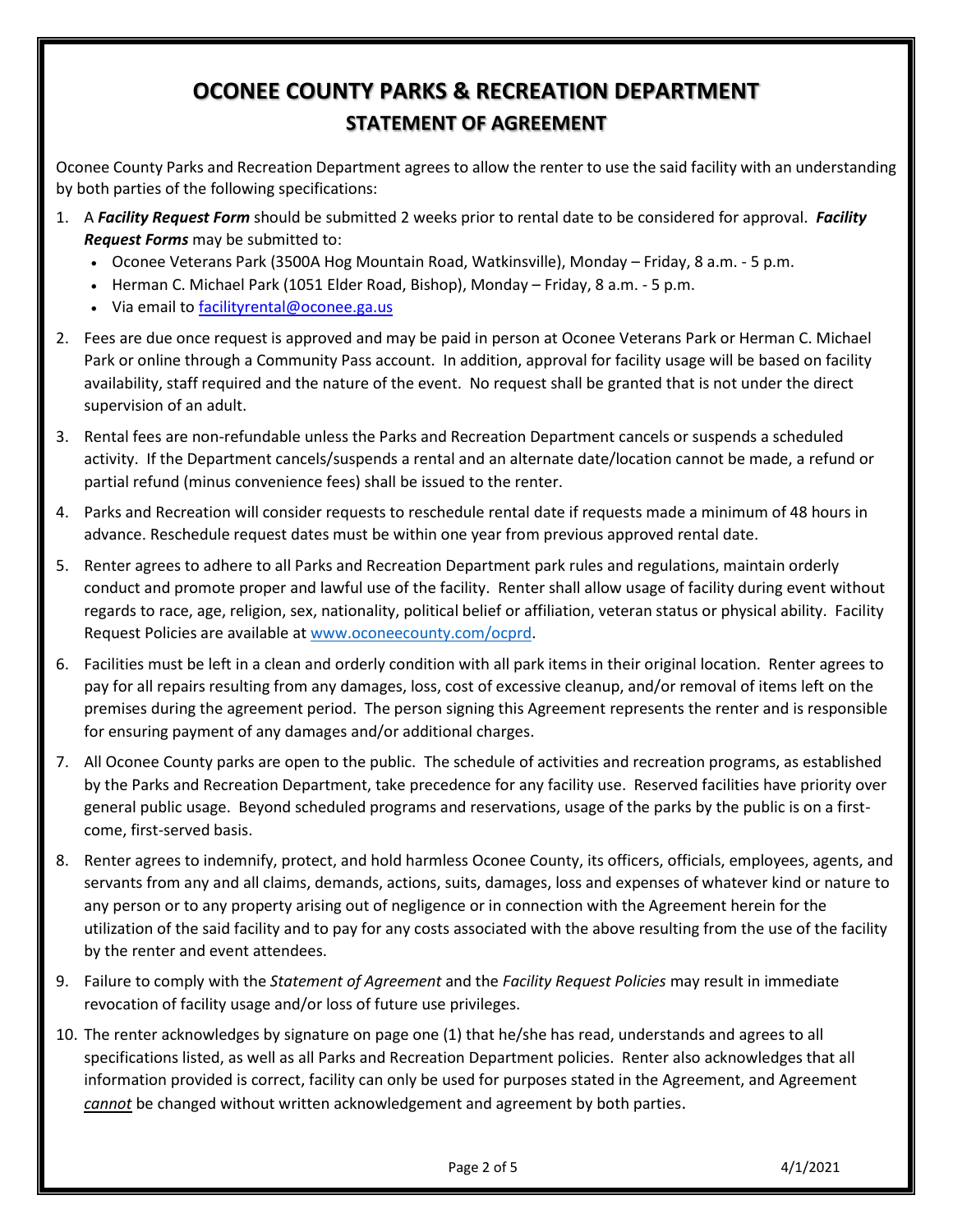## **OCONEE COUNTY PARKS & RECREATION DEPARTMENT FACILITY REQUEST CHECKLIST**

## **THE FOLLOWING MUST BE COMPLETED TO RESERVE A FACILITY:**

- **Complete** *Request for Facility Usage* **form.**  Request does **not** guarantee reservation will be approved.
- **Return completed** *Request for Facility Usage* **form 2 weeks prior to requested rental date.** It is recommended to submit requests a minimum of 14-30 days in advance to assure facility availability and adequate time to complete required application process. Forms may be returned in person Monday through Friday, 8:00 a.m. - 5:00 p.m. to either park office or emailed to [facilityrental@oconee.ga.us.](mailto:facilityrental@oconee.ga.us)
	- **Oconee Veterans Park**, 3500A Hog Mountain Road, Watkinsville, GA 30677
	- **Herman C. Michael Park**, 1051 Elder Road, Bishop, GA 30621
- **Appropriate park staff reviews request and determines if request is granted or denied:** Request Granted – Renter will be provided with specific information on facility rules, checklist of any additional requirements (such as proof of insurance) and a summary of fees due. Full payment or booking fee (i.e., all day events or tournaments) is due to reserve field/facility. Request Denied – Renter will be informed within 5 business days that the request has been denied.
- □ **Make payment in full at time of approved request to secure reservation.** (Booking fee, if applicable) Payment must be made in the form of check, credit/debit card or eCheck. Cash is not accepted. If no payment is received, request is canceled.
- **Provide Certificate of Insurance, if required.**

Rentals required to submit Certificates of Liability Insurance include, but are not limited to, special events, any sporting type activities, user group organizations, travel teams and concession sales to the public. All insurance requirements outlined on the *Facility Request Policies* must be met, to include a minimum of \$1,000,000 Certificate of Insurance specifically naming *Oconee County Board of Commissioners* (PO Box 145, Watkinsville, GA 30677) as additional insured.

**All special requests provided to park staff on "Facility Request Details" form.**

Any special requests for usage of facility, equipment, etc. must be noted on the form and approved by the Parks and Recreation Department. The renter must strictly adhere to activities approved as outlined in the request form.

- **Agree to adhere to Oconee County Parks and Recreation Department policies, rules and regulations (full description available at www.oconeecounty.com/ocprd - "***Parks - Rentals, Rules & Policies***".)**
- **Any additional requirement stated by park staff.**

*Additional information: 706-769-3965 or [www.oconeecounty.com/](http://www.oconeecounty.com/)ocprd*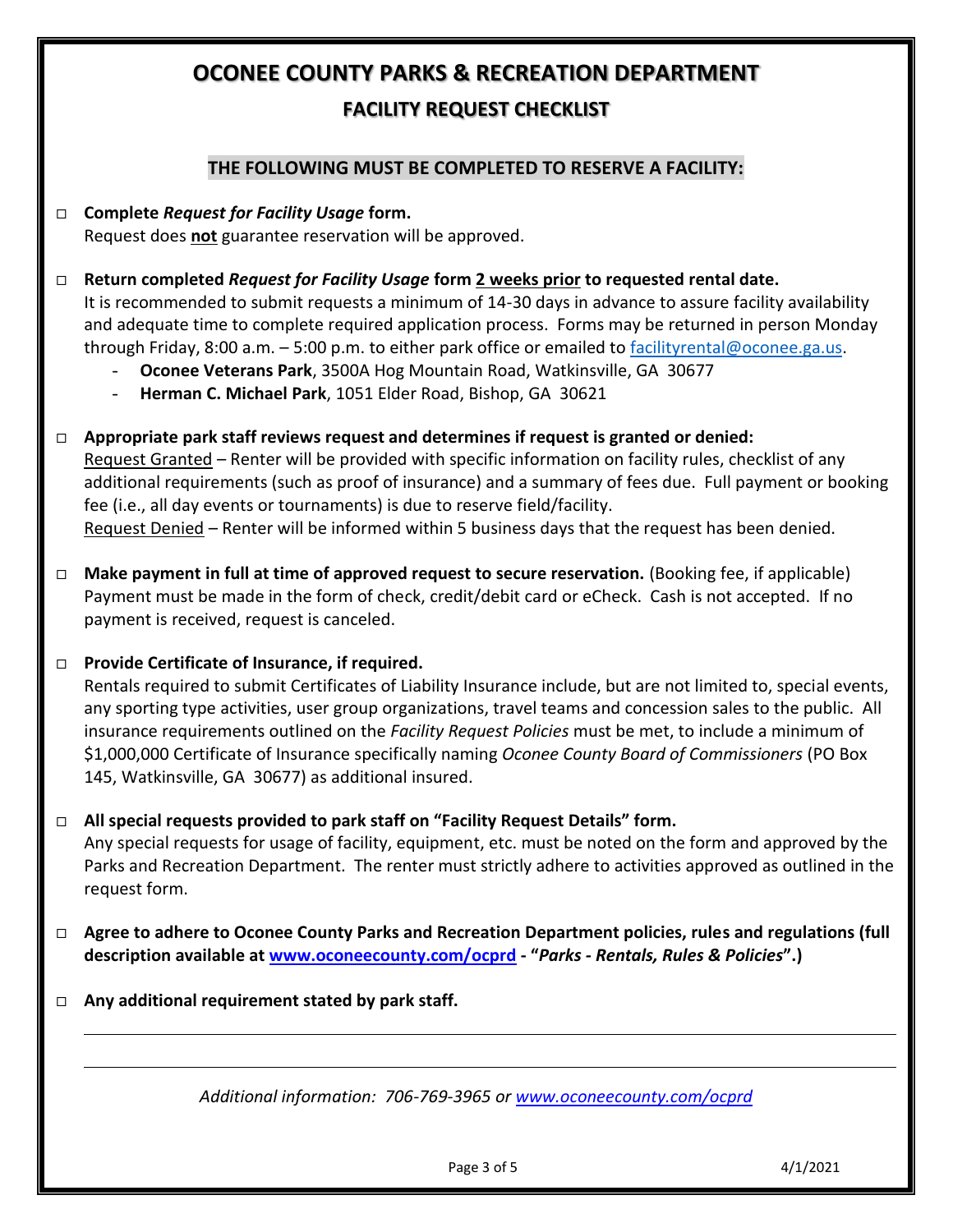## **OCONEE COUNTY PARKS & RECREATION DEPARTMENT FACILITY REQUEST DETAILS**

| <b>Request</b> |                                                                                                                            | <b>Choose One</b> |           |  |
|----------------|----------------------------------------------------------------------------------------------------------------------------|-------------------|-----------|--|
|                | 1. Do you have group insurance for the event? May be required                                                              | <b>Yes</b>        | lNo       |  |
|                | 2. Is access to water requested?                                                                                           | Yes               | <b>No</b> |  |
|                | 3. Is access to electrical connection requested?                                                                           | <b>Yes</b>        | <b>No</b> |  |
|                | 4. Do you have any field maintenance requests?                                                                             | Yes               | No        |  |
|                | 5. Will field lights be needed during the event?                                                                           | Yes               | <b>No</b> |  |
|                | 6. Will any tents, tables, or other items be set-up?                                                                       | <b>Yes</b>        | No        |  |
|                | 7. Is there a request to use amplified sound or music?                                                                     | <b>Yes</b>        | lNo       |  |
|                | 8. Have you arranged to have on-site medical services? May be required                                                     | <b>Yes</b>        | lNo       |  |
|                | 9. Have you made any provision for on-site security? May be required                                                       | <b>Yes</b>        | <b>No</b> |  |
|                | 10. Do you wish to sell concessions during the event? Insurance or Temporary Permit                                        | <b>Yes</b>        | lNo       |  |
|                | 11. Will there be vendors on-site during the event? Vendor fee may be required                                             | <b>Yes</b>        | lNo       |  |
|                | 12. Will persons be charged to attend the event? Ticket share fee may be required<br>List Fee(s): $\overline{\phantom{a}}$ | <b>Yes</b>        | lNo       |  |
|                | 13. Will a fee be charged to park a vehicle? Ticket share fee may be required                                              | Yes               | Νo        |  |
|                | 14. Other requests:                                                                                                        |                   |           |  |
|                |                                                                                                                            |                   |           |  |
|                |                                                                                                                            |                   |           |  |
|                |                                                                                                                            |                   |           |  |
|                |                                                                                                                            |                   |           |  |
|                |                                                                                                                            |                   |           |  |